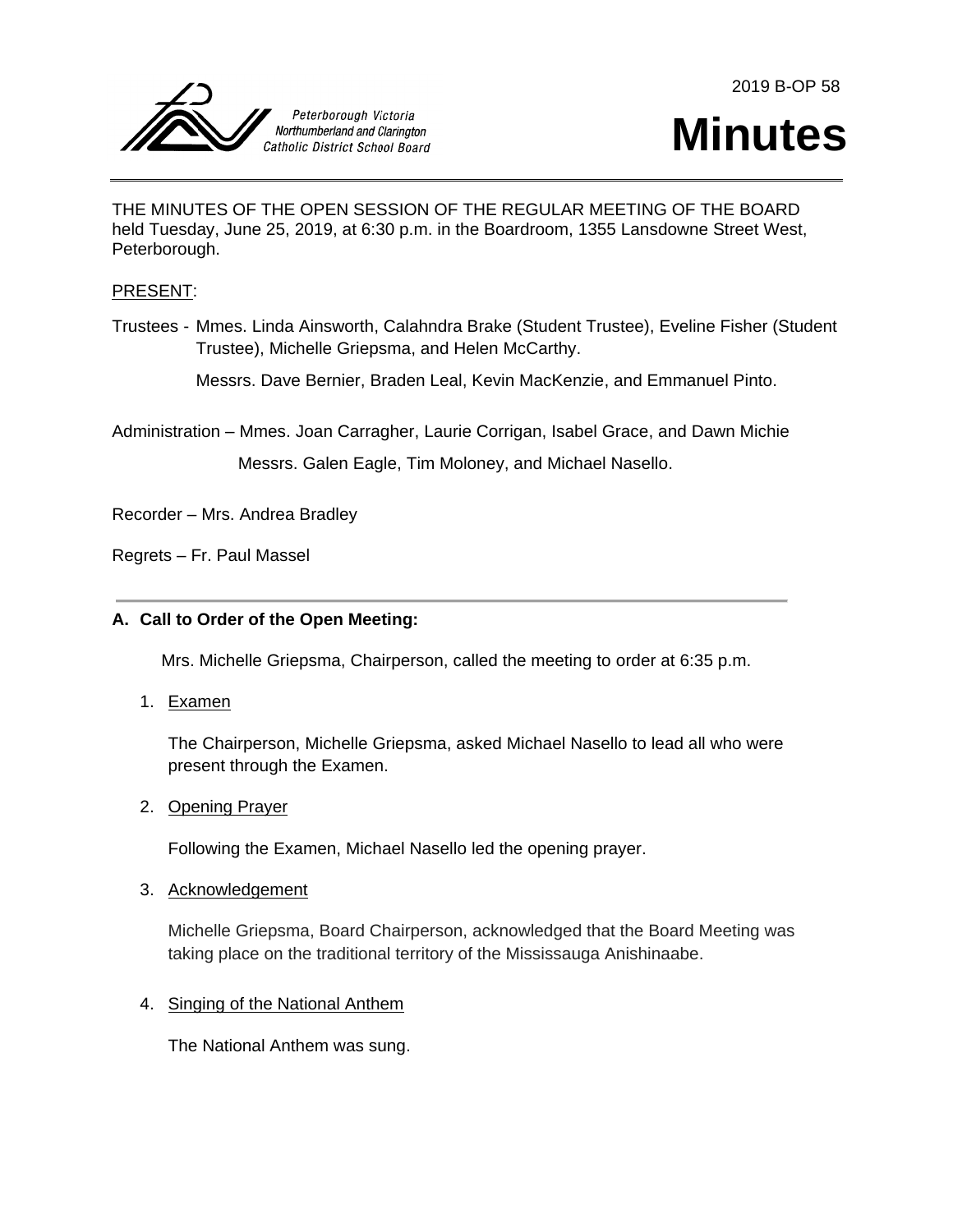Michelle Griepsma, Board Chairperson, welcomed the attending Principal representative, Sherry Davis, Principal, St. Peter Catholic Secondary School.

# 5. Approval of the Agenda.

MOTION: Moved by David Bernier, seconded by Braden Leal, that the Agenda be approved as amended with the addition of E.7. 2019-2020 District School Board In-Year Deficit Elimination Plan.

Carried.

# 6. Declarations of Conflicts of Interest.

There were no conflicts of interest declared.

- 7. Approval of the Minutes of the May 28, 2019 Regular Meeting.
	- MOTION: Moved by Linda Ainsworth, seconded by Emmanuel Pinto, that the Minutes of the regular meeting of May 28, 2019, be approved.

Carried.

# 8. Business Arising Out of the Minutes.

There was no business arising from the minutes.

# **B. Reports from the Director of Education and Student Trustee(s):**

1. Report from the Director of Education.

Michael Nasello gave the Director's Report, including the following highlights: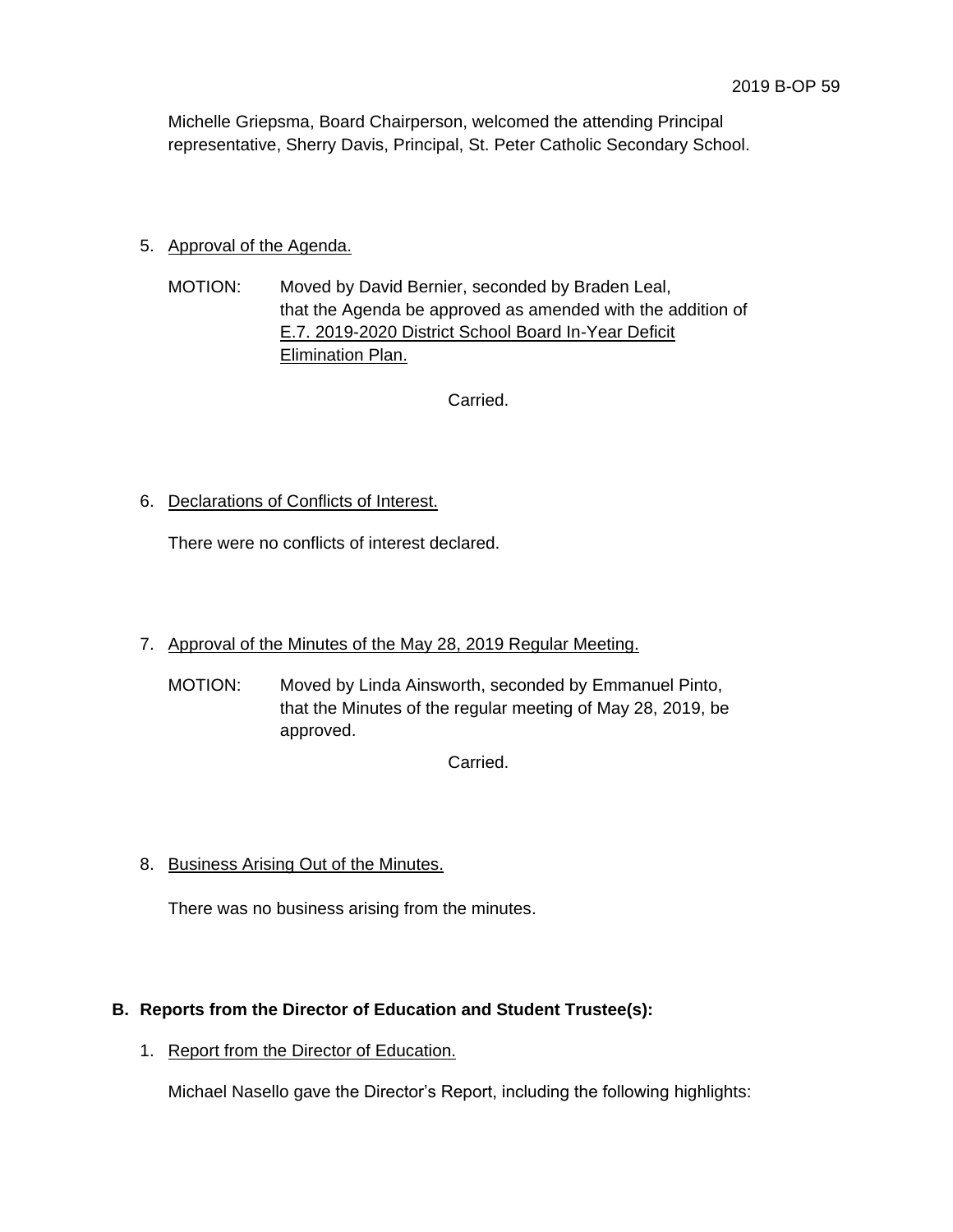- Letter to Honourable Stephen Lecce, new Minister of Education;
- Acknowledged the hard work and commitment of every educational assistant, school secretary, library support specialist, custodian, early childhood educator, teacher, vice principal, principal, learning technology specialist, special education and education program consultant, our catholic education centre support team and everyone who makes school happen every single day for our 15,000 students;
- Commend all of our PVNC Community of dedicated professionals who have been most directly affected by the changes in funding;
- Staff has been busy working on CBIPSAW and CSIPSAW's for the 2019-20 school year and finishing touches are being put to those drafts and they will be finalized as we come together for our PA Day in August;
- 2019-2020 budget is both compliant and balanced, and has maintained our priorities which were to affect students in the classroom as little as possible and to maintain jobs especially within those professions providing direct service to students;
- All of our students have continued to demonstrate growth and resilience, and we encourage them to continue to embrace their God-given talents;
- Introduction to the Board our new Student Trustee for the 2019-2021 school years -Holy Trinity CSS, grade 10 student, Josh Hill.

At the conclusion of his report, Michael Nasello invited questions from the trustees.

- 2. Introduction of Josh Hill, 2019-2020 Junior Student Trustee.
	- MOTION: Moved by David Bernier, seconded by Kevin MacKenzie, that Josh Hill, student at Holy Trinity Catholic Secondary School, be appointed the Junior Student Trustee for a one-year term, August 1, 2019 through July 31, 2020; and

that Eveline Fisher, student at Holy Cross Catholic Secondary School, be appointed the Senior Student Trustee for a one year term, August 1, 2019 through July 31, 2020.

Carried.

# 3. Report from the Student Trustees.

Eveline Fisher, Junior Student Trustee and Calahndra Brake, Senior Student Trustee gave a report to the Board of PVNC secondary school activities which have taken place throughout the month of June: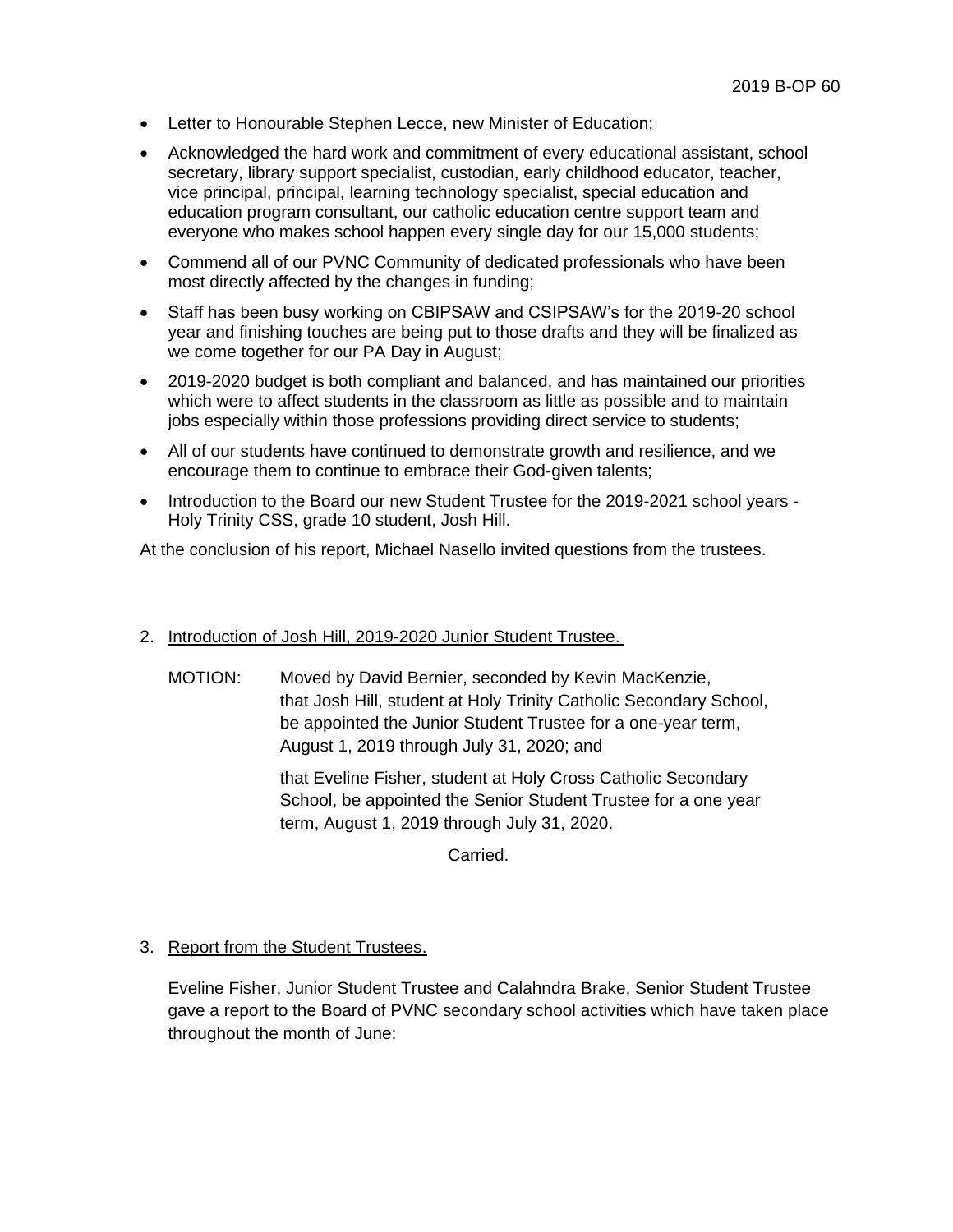- Holy Cross CSS will continue with their Platinum EcoSchool Designation for the fourth consecutive year. Holy Cross ECO Club won \$500 for their Earth Week initiative, winning the Active Participation prize for Ontario.
- St. Peter CSS finished up their Change for Chickens fundraiser, which was an event that raised money to buy chickens for families in need. They raised around \$1700 for World Vision.
- Holy Trinity CSS held a special dress down day called "Wear Plaid for Dad", in which students paid a toonie to wear plaid, and all funds raised went to prostate cancer research, and St. Mary CSS grade 12 construction class held an auction to sell a shed that their class had built.
- The St. Peter CSS Student Council recently returned from their annual Student Council Retreat where they travelled to Camp Northern Lights to reflect on the work accomplished over the past year and work on transitioning the new. There was also some SHSM involvement at St. Peter, as the grade 11 students in the Culinary SHSM program prepared a congratulatory graduation breakfast for the grade 12s. Holy Trinity CSS held a similar event, except there it was the Student Cabinet who put together a great breakfast for the graduating students and staff.
- Athletic Banquets were are held to celebrate the success found throughout the year in all sports seasons, and to award each school's most accomplished, kind, and sportsmanlike athletes.
- Each school has worked to elect their new Student Councils and choose their next Link Crew. LINK Crew members serve as guides and mentors and work to meet the needs of the grade 9's in their care.
- Each of our schools held spirit event. At St. Mary CSS, the Vintage Pizza Pie Company made pizzas in the school parking lot and sold them to students. Holy Cross CSS, Holy Trinity CSS, and St. Thomas CSS held summer-themed spirit weeks and their annual "FUN IN THE SUN" events.
- "Seeing as this is the last report that I am giving as a student trustee," stated Cali Brake, "I think that I should close it off with a thank-you to everyone in this room. I was elected as the first ever Junior Student Trustee in April of 2017, and in the two years that have followed, I have learned so much. You have made more of an impact on me than you may ever know, and with your support I feel that I truly know what it means to Learn, Lead and Serve as a graduate of PVNC."
- At the end of the report Eveline and Calahndra answered questions from the Trustees.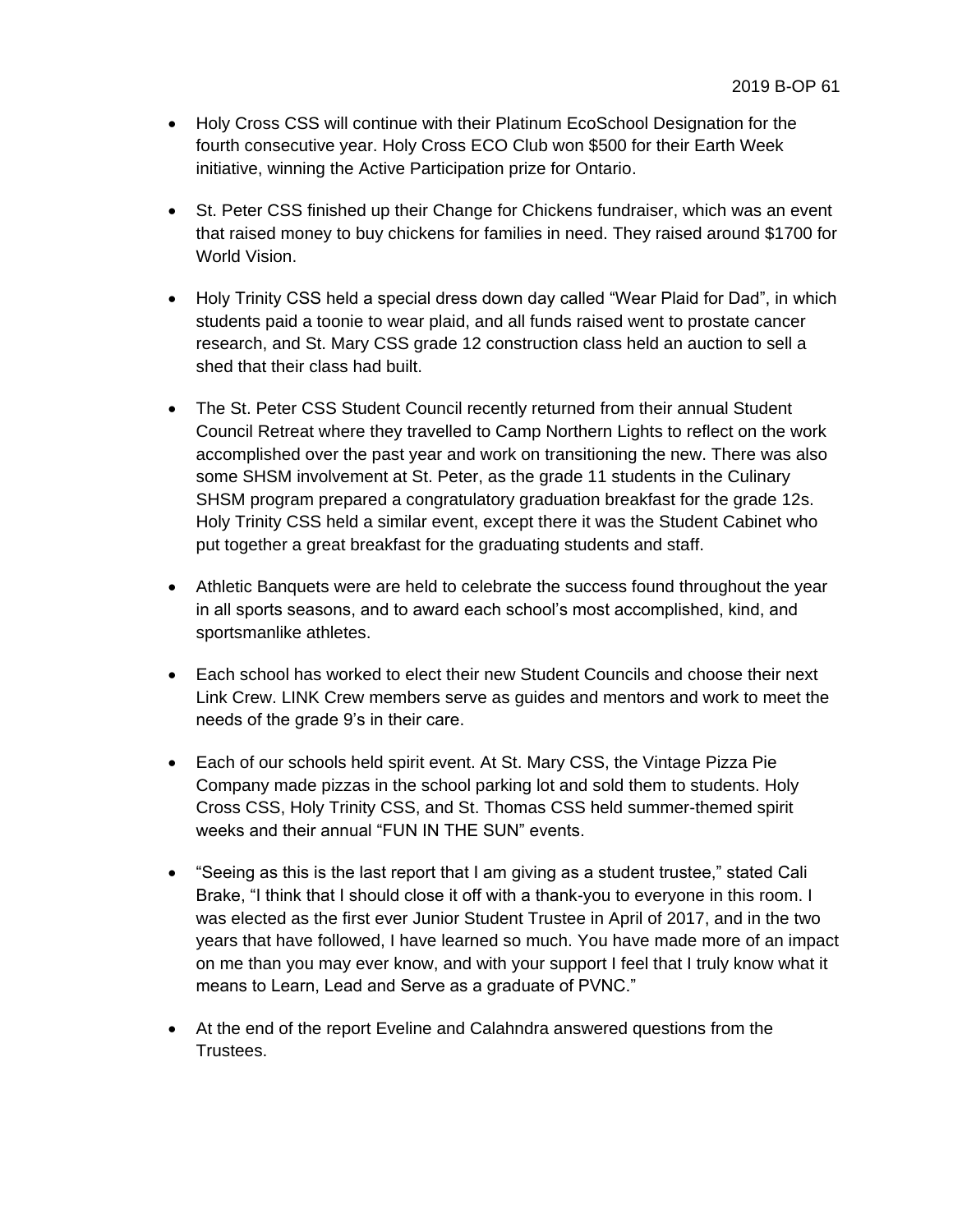4. Report from the Communications Manager, Galen Eagle.

Communications Manager, Galen Eagle, reviewed his monthly electronic newsletter of system achievements highlighting:

- VIDEO Year-in-Review visual highlights from September to June from across PVNC;
- VIDEO Holy Family CES students reap benefits of Christian meditation;
- Meet St. Joseph's top earning Pedal for Hope fundraiser in Clarington;
- Immaculate Conception Deep Learning inquiry blossoms into outdoor classroom;
- PVNC students take in 75th anniversary D-day ceremony in France;
- Twelve PVNC schools certified as EcoSchools;
- Twitter Highlights from the Month of June.

# **C. Presentations:**

1. Presentation to Calahndra Brake 2018-2019 Senior Student Trustee.

Michelle Griepsma, Board Chairperson, and Michael Nasello, Director of Education, presented Calahndra Brake with a parting gift.

2. Proposed Holy Cross Catholic Secondary School Excursion to New York City, New York, USA, April 30, 2020 – May 3, 2020.

James Brake, Principal, and Janina Kraus, Teacher, at Holy Cross Catholic Secondary School made a presentation to the Trustees regarding the proposed New York City trip from April 30 – May 3, 2020. They also answered a number of questions from Trustees.

MOTION: Moved by Helen McCarthy, seconded by Braden Leal, that the proposed Holy Cross Catholic Secondary School Student Excursion to New York City, from April 30, 2020 to May 3, 2020, be approved in principle and that the trip will include mandatory insurance for all travelers. Such insurance must cover school board or principal rulings for cancellation of the trip.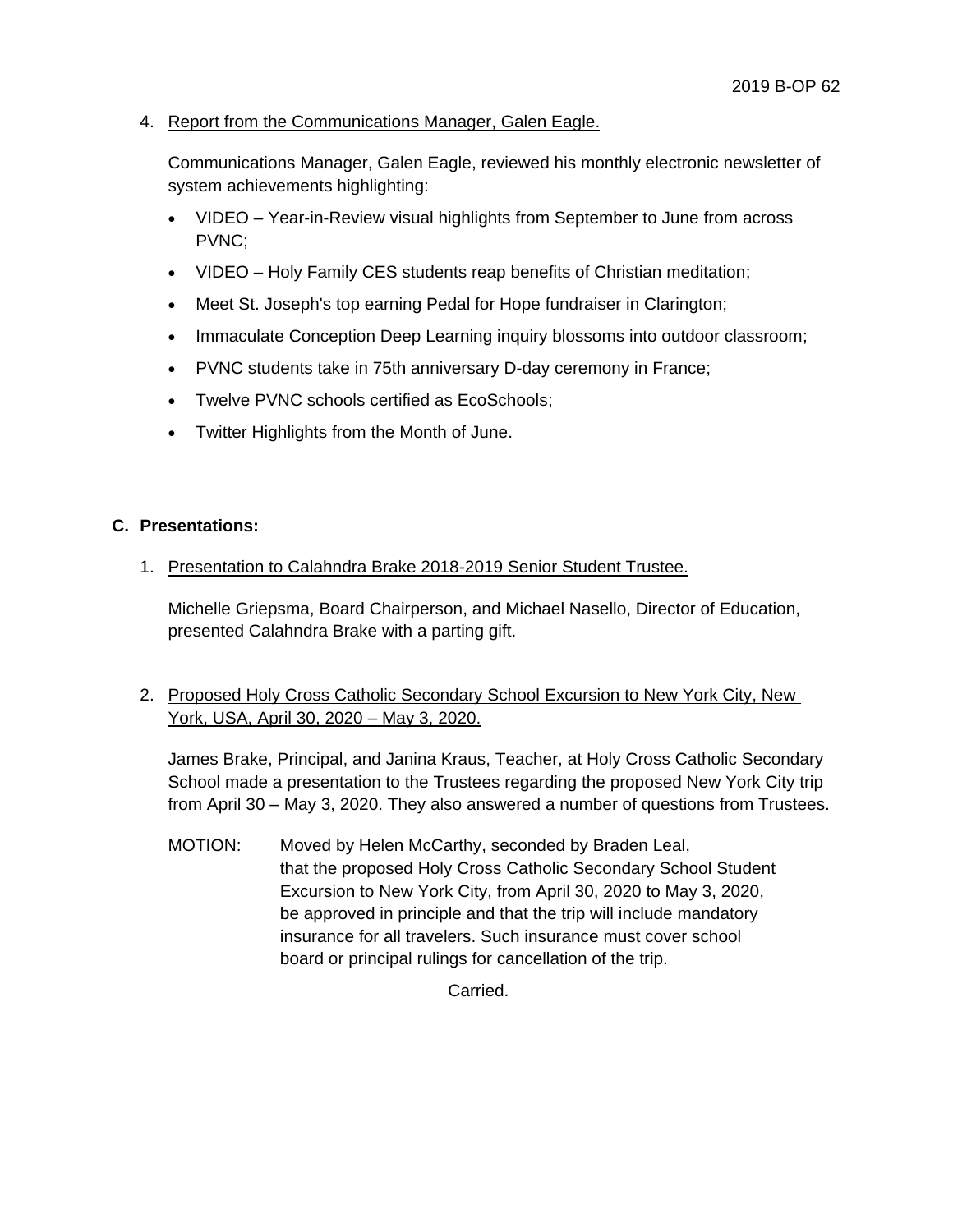3. French as a Second Language Initiatives Presentation.

Dawn Michie, Superintendent of Learning/K-12 Program, and Adam White, Learning Consultant, made a presentation to Trustees about the Board's French as a Second Language initiatives, and answered questions.

## 4. Student Injury Prevention Initiative (SIPI) Presentation.

Joan Carragher, Superintendent of Learning/Leadership and Human Resource Services, and Tim Moloney, Superintendent of Learning/Student Success, made a presentation to Trustees about the Board's Student Injury Prevention Initiative (SIPI), which is a comprehensive plan to prevent student injuries and create greater safety awareness in PVNC schools.

## **D. Programs and Services**:

## **E. Business, Finance and Governance:**

1. Ontario Catholic School Trustees' Association (OCSTA) Open Session Report.

Michelle Griepsma, Board Chairperson, gave an update on information shared with trustees from OCSTA.

# 2. Ontario Catholic School Trustees' Association (OCSTA) Fall Regional Meeting, September 18, 2019. Questions for Discussion.

Michelle Griepsma, Board Chairperson, shared with Trustees the questions for discussion at 2019 Fall Regional Meetings.

- 3. Recommended Action from Catholic Parent Engagement Committee, June 3, 2019 PVNC Membership with Ontario Association of Parents in Catholic Education for 2019- 2020. Kevin MacKenzie, Catholic Parent Engagement Committee.
	- MOTION: Moved by Kevin MacKenzie, seconded by Emmanuel Pinto, that the Ontario Association of Parents for Catholic Education (OPCE) be supported by PVNC and membership be renewed for the 2019-2020 school year.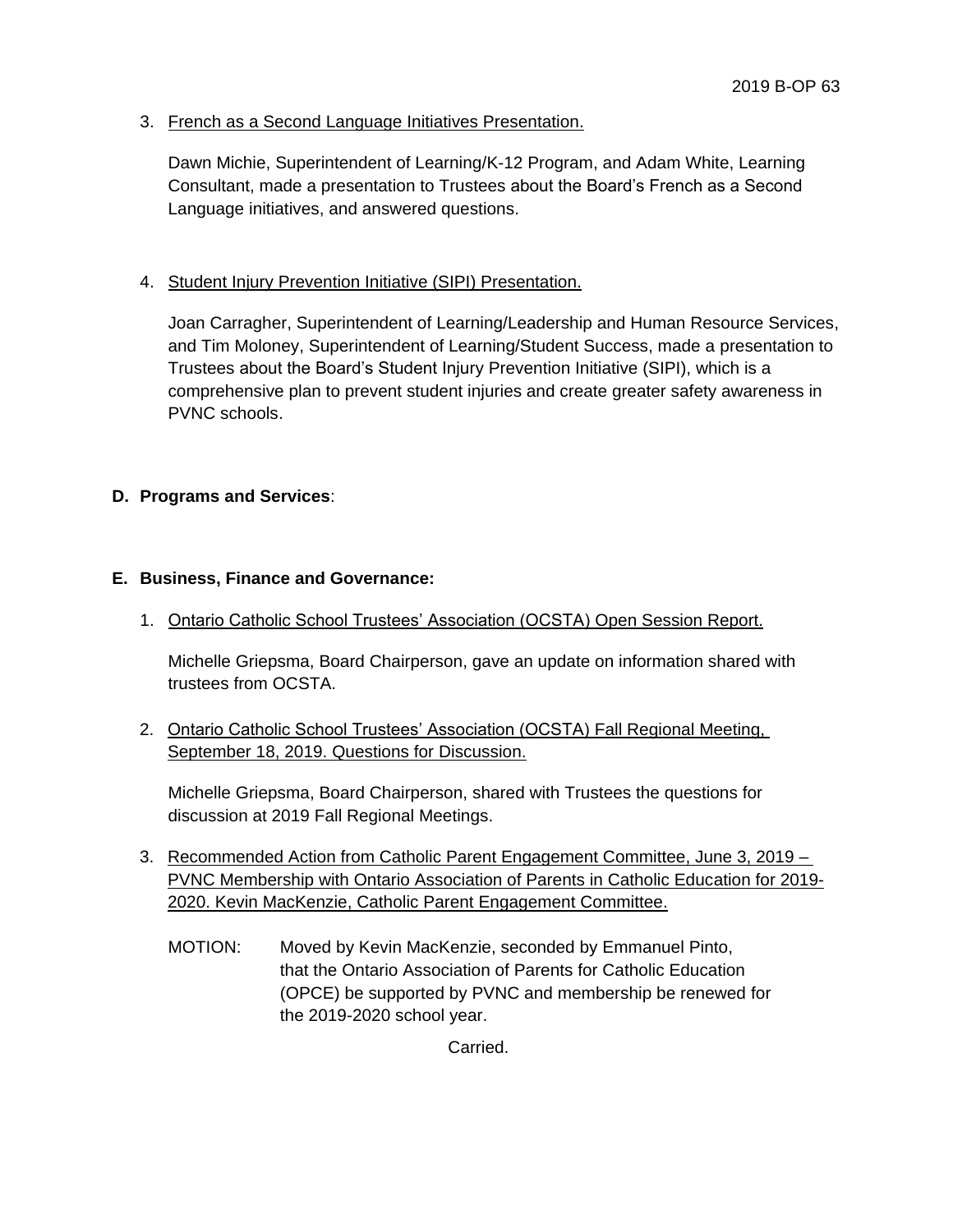- 4. Recommended Actions from Committee-of-the-Whole, June 10, 2019. Linda Ainsworth, Chairperson, Committee-of-the-Whole.
	- MOTION: Moved by Linda Ainsworth, seconded by Braden Leal, that the 2019-2020 Operating Expenses Budget, in the amount of \$190,284,843 be approved as presented.

# Carried.

MOTION: Moved by Linda Ainsworth, seconded by David Bernier, that Policy and Administrative Procedure #208, Reimbursement of Expenditures on Board Business be deleted and the revised, newly formatted, Administrative Procedure #612, Reimbursement of Expenditures on Board Business be received and posted as amended under Directional Policy #600 – Stewardship of Resources.

Carried.

- 5. Recommended Action Trustee Professional Development and Conferences 2019- 2020. Michelle Griepsma, Board Chairperson.
	- MOTION: Moved by Helen McCarthy, seconded by Braden Leal, that Trustees wishing to do so, be authorized to attend professional development and conferences to be held during the 2019-2020 school year as listed:
		- a) Ontario Catholic School Trustees Association (OCSTA) Fall Regional Meeting (September 18, 2019)
		- b) OCSTA Trustees' Seminary (January 17, 2020)
		- c) OCSTA/OCSBOA Business Seminar (April 30, 2020)
		- d) OCSTA Annual General Meeting and Conference (April 30 May 1, 2020)
		- e) Canadian Catholic School Trustees' Association (CCSTA) Annual General Meeting and Conference (June 4-6, 2020)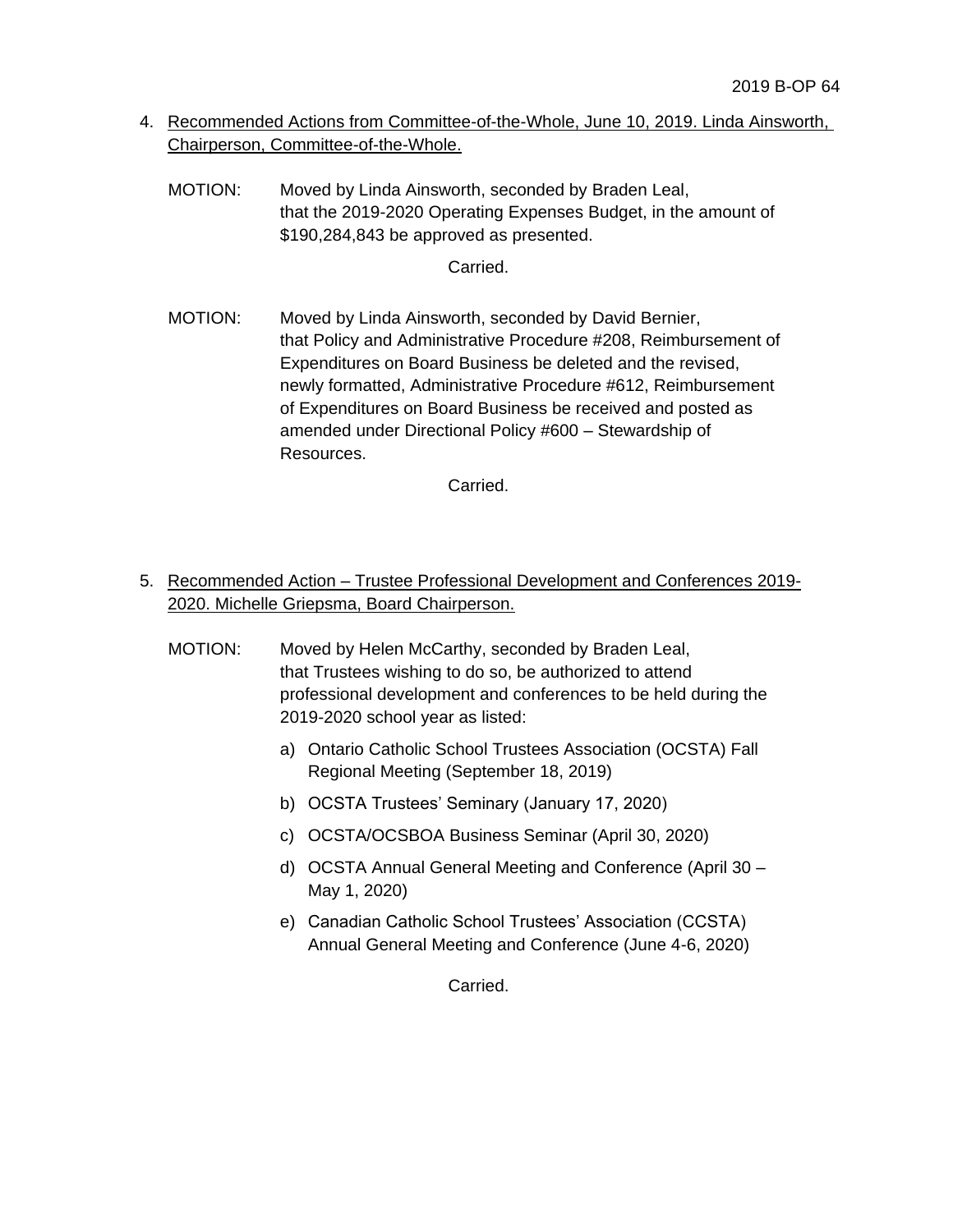- 6. Recommended Action Student Trustee Professional Development and Conferences, 2019-2020. David Bernier, Board Vice-Chairperson
	- MOTION: Moved by David Bernier, seconded by Kevin MacKenzie, that Student Trustees wishing to do so, be authorized to attend professional development and conferences to be held during the 2019-2020 school year, as listed:
		- a) Ontario Catholic School Trustees Association (OCSTA) 2019- 2020 Conferences and Annual General Meeting, by invitation.
		- b) Ontario Student Trustees' Association (OSTA-AECO) Conferences and Annual General Meeting for 2019-2020 (Fall General Meeting, October, 2019; Board Council Conference, February, 2020; and Annual General Meeting, May 2020.)

Carried.

- 7. 2019-2020 District School Board In-Year Deficit Elimination Plan.
	- MOTION: Moved by David Bernier, seconded by Braden Leal, that the Board approve the submission of the 2019-2020 District School Board In-Year Deficit Elimination Plan as presented.

# **F. Human Resources:**

- 1. Recommended Action from Health and Safety Annual Report. Joan Carragher, Superintendent of Human Resource Services.
	- MOTION: Moved by Emmanuel Pinto, seconded by Linda Ainsworth, that the Joint Health and Safety Committee Semi-Annual Report to the Director of Education dated June 2019, be received.

- **G. Policy Development:**
- **H. Old Business:**
- **I. New Business**:
- **J. Bring Forward**: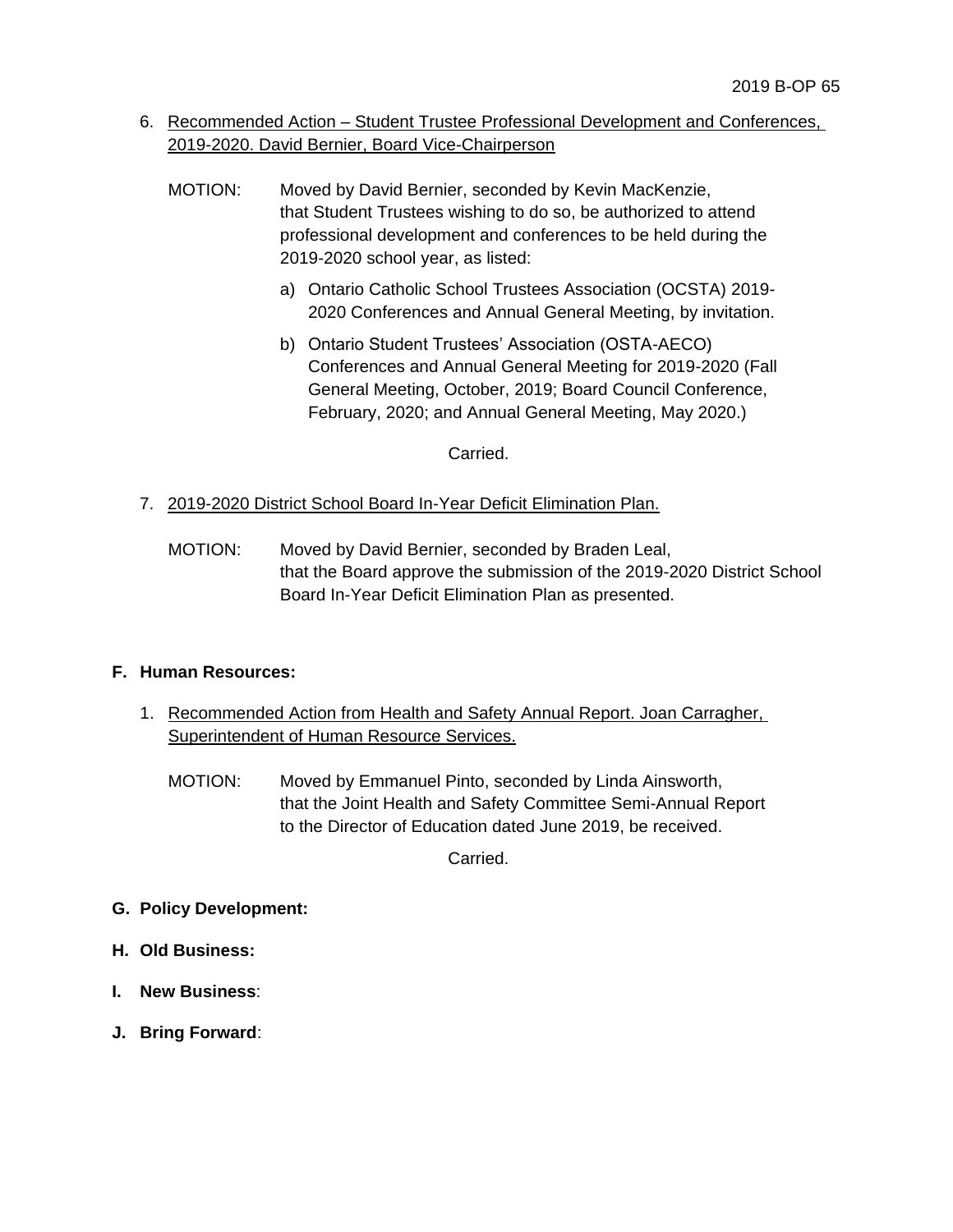## **K. Information Items**:

## 1. Chairperson's Report.

Board Chairperson, Michelle Griepsma, spoke to the Board regarding what it is like to be a Trustee, what the responsibilities of a Trustee are, and what they are working on at this time. She invited and encouraged Trustees to pray collectively or on their own.

2. STSCO Governance Committee, Open Session Report, June 12, 2019:

Isabel Grace, Superintendent of Business and Finance, updated the Board on items being discussed at STSCO Governance Committee. Three of those items are: updates on bell time changes that will be implemented for September 2019, STSCO budget, and memoranda for September 2019.

MOTION: Moved by David Bernier, seconded by Linda Ainsworth, that the Board Meeting curfew of 9:30 p.m. be extended to 9:45 p.m.

Carried.

## 3. Trustees' Reports.

- a. Canadian Catholic School Trustees' Association AGM and Conference, May 30- June 1, 2019.
- b. Fleming College Centre for Success Completion Ceremony, June 18, 2019.
- c. Durham College Centre for Success Completion Ceremony, June 20, 2019.
- 4. Trustees' Committee Reports.
	- a. Special Education Advisory Committee Meetings, May 30, 2019 and June 20, 2019.
	- b. Catholic Parent Engagement Committee Meeting, June 3.
	- c. First Nation Métis Inuit Advisory Committee Meeting, June 4, 2019.
- 5. Correspondence from Ministry of Training, Colleges and Universities.

Michelle Griepsma, Board Chairperson, wanted to bring to the attention of the Board the OECTA Young Authors Awards. Three of these awards went to students at St. Joseph Catholic Elementary School in Bowmanville.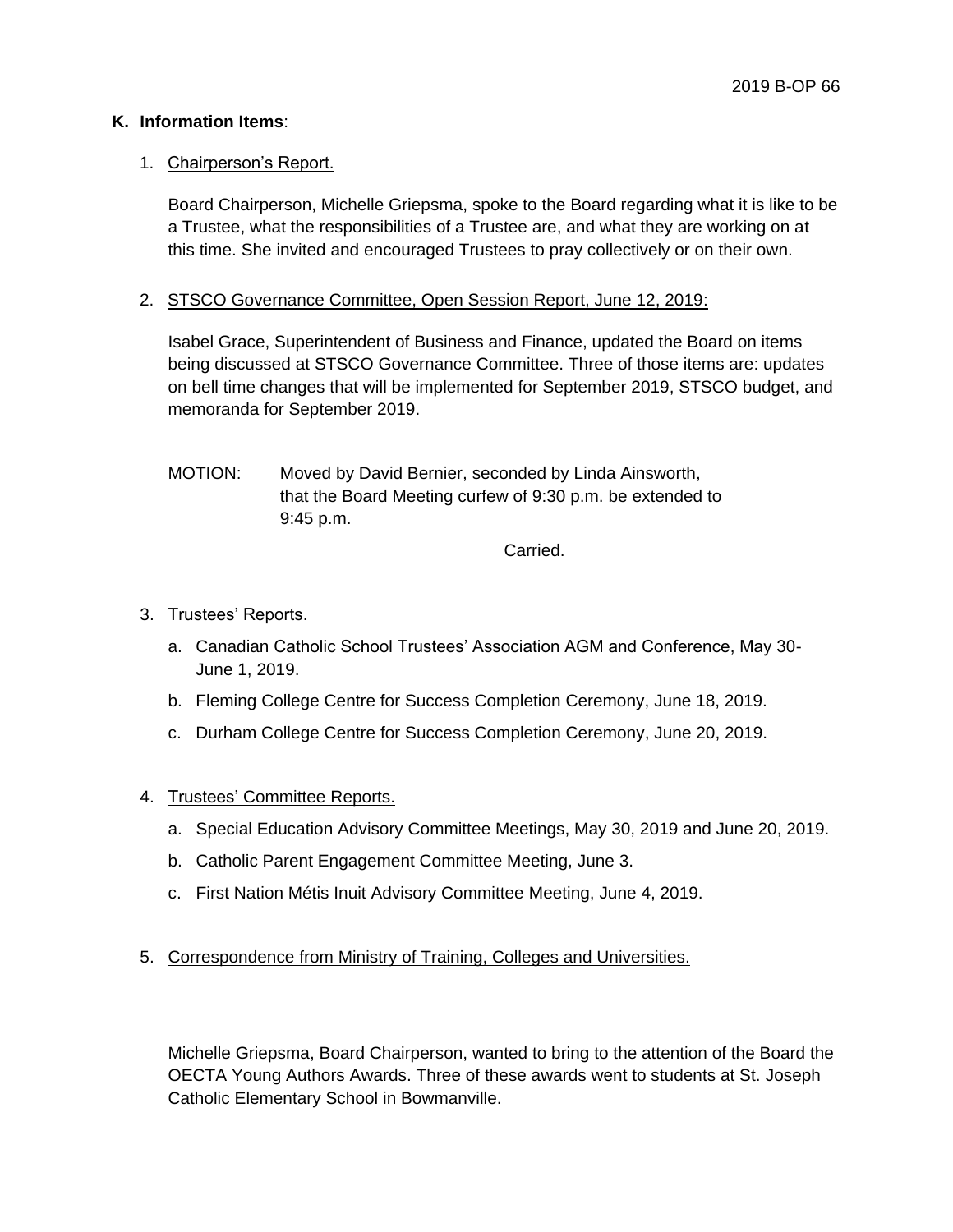## **L. Future Meetings**:

#### 1. Board Standing Committee Meetings:

- a. Chairperson's Committee, September 9, 2019, 4:30 p.m.
- b. Committee-of-the-Whole, September 9, 2019, 6:30 p.m.
- c. Board Meeting Open Session, September 24, 2019, 6:30 p.m. (In-camera Session, 6:00 p.m.)
- d. Policy Development Committee, October 1, 2019, 6:30 p.m.

## 2. Other Committee Meetings:

- a. Audit Committee Meeting, September 12, 2019, 6:30 p.m.
- b. First Nation, Métis and Inuit Advisory Committee, September 17, 2019, 6:30 p.m.
- c. Special Education Advisory Committee, September 19, 2019, 6:30 p.m.
- d. Student Council Liaison Committee, September 24, 2019, 4:15 p.m.
- e. Catholic Parent Engagement Committee Meeting, September 30, 2019, 6:30 p.m.
- f. STSCO Governance Committee Meeting, October 9, 2019, 3:00 p.m.
- g. Faith and Equity Advisory Committee Meeting, October 9, 2019, 6:30 p.m.
- h. Accessibility for All Committee Meeting TBA.
- i. Supervised Alternative Learning Meeting TBA.

#### 3. Board Events:

- a. Secondary School Graduations All secondary school graduations will take place on Thursday, June 27, 2019.
- b. Holy Cross Catholic Secondary School 6:30 p.m. at Holy Cross CSS Braden Leal and Emmanuel Pinto
- c. St. Peter Catholic Secondary School 7:00 p.m. at St. Peter CSS Helen McCarthy
- d. St. Thomas Aquinas Catholic Secondary School 7:00 p.m. at St. Thomas Aquinas CSS – Michelle Griepsma
- e. Holy Trinity Catholic Secondary School 7:00 p.m. at Holy Trinity CSS Linda Ainsworth
- f. St. Mary Catholic Secondary School 5:30 p.m. at Cobourg Community Centre David Bernier
- g. St. Stephen Catholic Secondary School 6:00 p.m. at St. Stephen CSS Kevin **MacKenzie**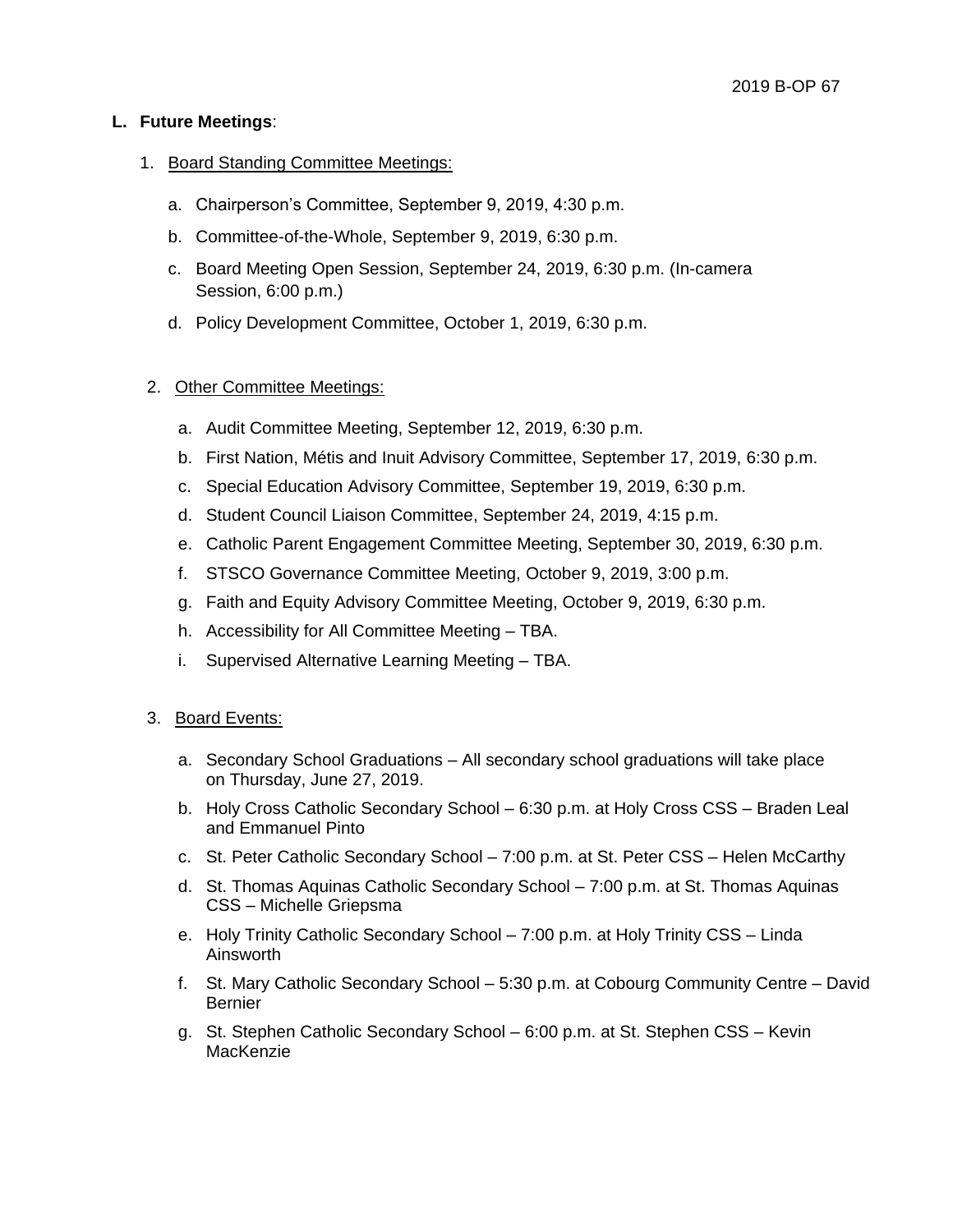- h. School Year Opening Mass celebrated by His Excellency, Bishop Daniel Miehm (at Director's Meeting, Catholic Education Centre), August 27, 2019, 8:45 a.m.
- i. St. Dominic 150<sup>th</sup> Anniversary Mass celebrated by His Excellency, Bishop Daniel Miehm, September 17, 2019, 10:00 a.m.
- j. OCSTA Fall Regioinal Meeting, September 18, 2019, Renfrew Catholic District School Board, Renfrew, ON.

# **M. Conclusion**:

- 1. Report from the In-camera Meeting.
	- MOTION: Moved by Linda Ainsworth, seconded by Braden Leal, that the Board approve the actions and the discussions arising from the in-camera session, as follows:
		- A. Call to Order:
			- 1. Opening Prayer
			- 2. Approval of Agenda as presented.
			- 3. Declarations of Conflicts of Interest: None were declared
			- 4. Approval of Minutes: Motion carried to approve the minutes from the May 28, 2019 Regular In-camera meeting.
		- D. Business, Finance and Governance:
			- 1. Property Matter.
			- 2. OCSTA In-Camera Session Report.
			- 3. STSCO Governance In-Camera Report.
		- E. Human Resources
			- 1. OECTA HR Matter.
			- 2. Labour Relations Matter.
		- F. Other Urgent Matter
			- 1. RA from Expulsion Committee Meeting June 10.
		- G. Old Business
			- 1. Update on Former Student/Parent Matter.
		- I. Convening in Open Session:
			- 1. Closing Prayer
			- 2. Motion to convene in Open Session at 6:30 p.m.